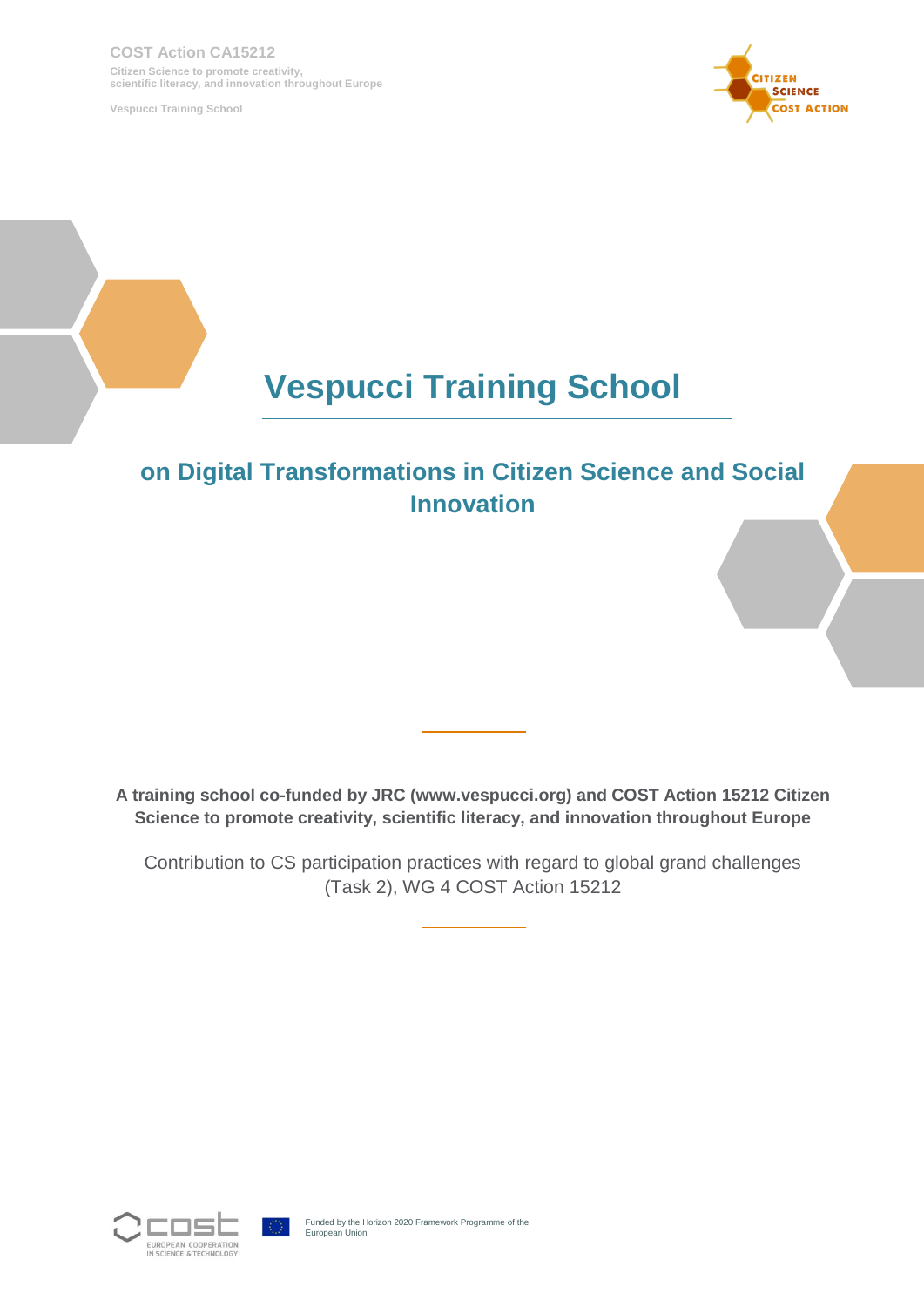

# **General Information**

# **Date:** January 21-15, 2019

**Venue:** Fattoria di Maiano, Via Benedetto da Maiano, 11, 50014 Fiesole FI, Italy Website: http://fattoriadimaiano.com/ Nearest airports: Florence and Pisa; Nearest railway station: Florence.

# **Language of the training school:** English

#### **Organization Committee:**

- Sven Schade, European Commission DG Joint Research Centre (JRC), Ispra, Italy
- Marisa Ponti, European Commission DG Joint Research Centre (JRC), Ispra, Italy
- Cristina Capineri, University of Siena, Italy (local organiser)

#### **Lecturers/Facilitators (confirmed) - more to be added when confirmed:**

- Muki Haklay, University College London, UK
- Sven Schade, JRC
- Cristina Capineri, University of Siena, Italy
- Marisa Ponti, JRC

More to be added when confirmed

#### **How to Apply and Key Dates**

#### **Important Dates:**

- Application deadline: 31 October 2018
- Notification of acceptance: 21 November 2018
- Start of the Training School: 21 January, 2019

#### **Number of participants:** max. 20

#### **Financial support for travel and accommodation:**

This training school will be limited to 20 participants from the COST Member and Cooperating States and from the Near-Neighboring Countries, whose participation has been approved by the Action Management Committee of this Action.

The selected trainees will receive a grant of 750 Euro as a contribution to the overall travel and accommodation for seven nights and meal expenses. The grant will be received one month after the completion of the training school. Trainees from Italy will receive a grant of 550/600 euros due to smaller travel expenses.

Participants are expected to arrive at the Fattoria di Maiano in the afternoon/evening on January 20th (Sunday) and depart on January 26th (Saturday) after breakfast. Successful candidates must arrange their own travel. Accommodation (six nights) will be offered at the Fattoria di Maiano to encourage a full immersion/group work and exchange among trainees.

Applicants should read the COST Rules (Vademecum) for funding eligibility (www.cost.eu/download/COSTVademecum)

#### **Who can apply?:**

Early-Career Investigators (ECI) (individuals who are within a time span of up to 8 years from the date

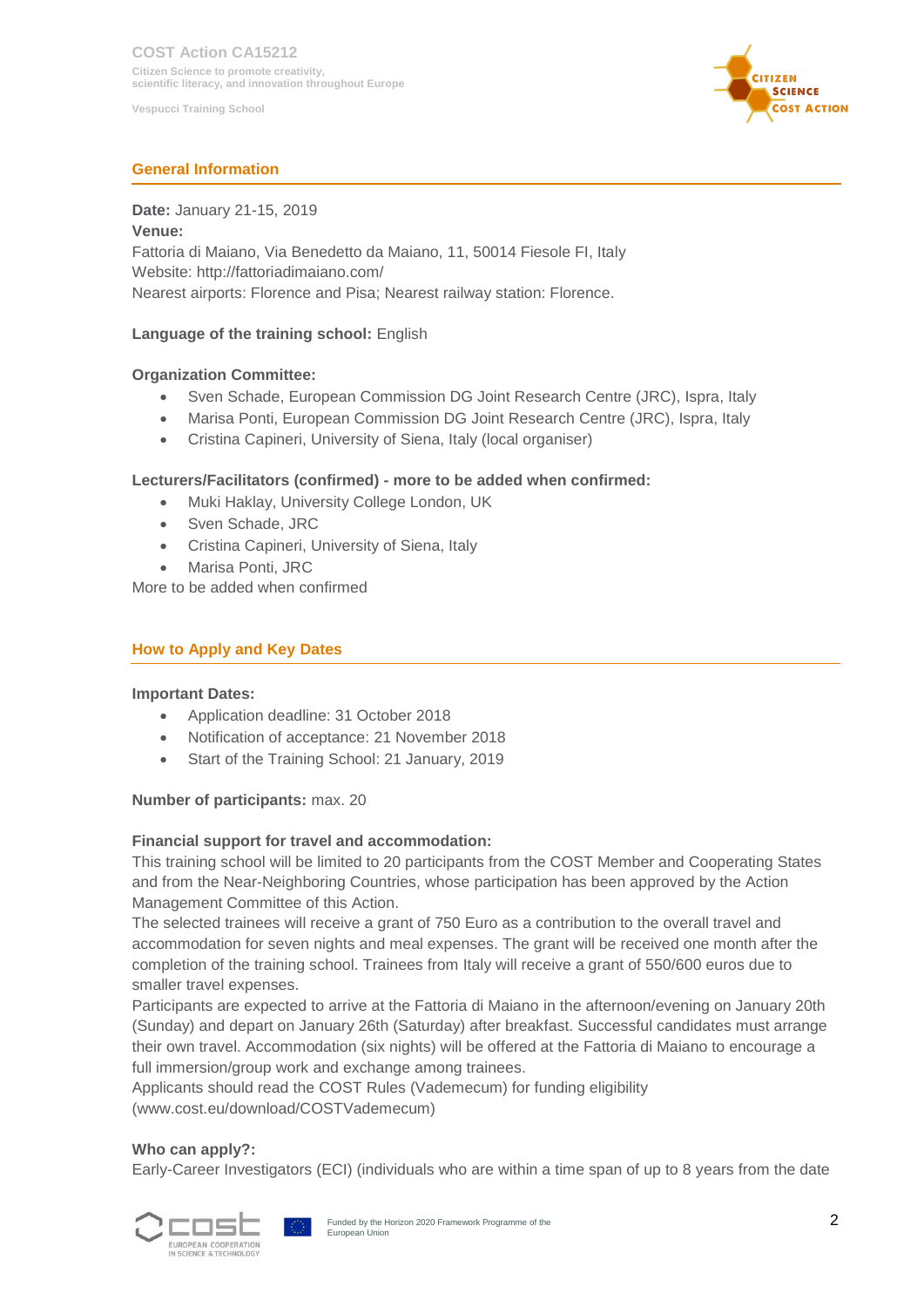

they obtained their PhD/doctorate (full-time equivalent) in different fields, for example, Science and Technology Studies, Citizen Science, and Public Policy; researchers, policymakers, civic entrepreneurs, designers, and civil servants.

Applications will be assessed by the Steering Committee and about 20 participants will be invited. We aim to achieve a balanced representation of disciplines, gender and countries, with particular emphasis on ECI and applicants from COST Inclusiveness Target Countries (see the list here) http://www.cost.eu/about\_cost/strategy/excellence-inclusiveness.

Accepted participants are recommended to bring their laptops and VGA adaptors for the projector. We will provide Internet connection and lunch! Fluent English is required.

#### **How to apply?**

Applicants are requested to:

- Fill out the application form
- Prepare and upload a 250-word motivation letter where they "Make their case": why is this Training School important for them, and how they think they can use it to involve citizens to support social innovation in their country.
- Prepare and upload a short CV max 2 pages. In the same document, if applicable, also describe their role/contribution in/to the COST Action 15212 (e.g., Working Group Member, contributor to a publication, etc.).

#### *CV and motivation letter can be uploaded in the application form!*

The organizing committee will assess the eligible contributions following these criteria. - Scientific/technical quality of contribution (max. 10 score points).

- Level of involvement of the participant in the Action (max. 5 score points).
- Interest of the submitted contribution to WG and Action goals (max. 5 score points).

# **Contact for further information regarding applications:**

- Sven Schade <s.schade@ec.europa.eu> EU Joint Research Centre, Ispra, Italy
- Marisa Ponti < marisa.ponti@ec.europa.eu> EU Joint Research Centre, Ispra, Italy
- Cristina Capineri <Cristina.Capineri@unisi.it> University of Siena, Siena, Italy

# **Aim and Goals of the Training School**

This training school is a five-day event for doctoral students, researchers, policymakers, civic entrepreneurs, designers, and civil servants who are interested in exploring and learning about:

- 1) how citizen science can be understood and/or used as a strategic or intentional approach to social innovation;
- 2) the intertwinement of social innovation with socio-technical developments, including the impacts of digital transformation:
- 3) the relationship between policy framing, participatory research, and social innovation.

# **Context: Citizen Science Beyond the Narrow Framing of Public Engagement in Scientific Research**

Citizen science has gained popularity not only in the scientific community but also with the public. It holds the promise of fostering an open and participatory approach to science, reducing the distance between science and society and contributing to the goal of an inclusive society. While citizen

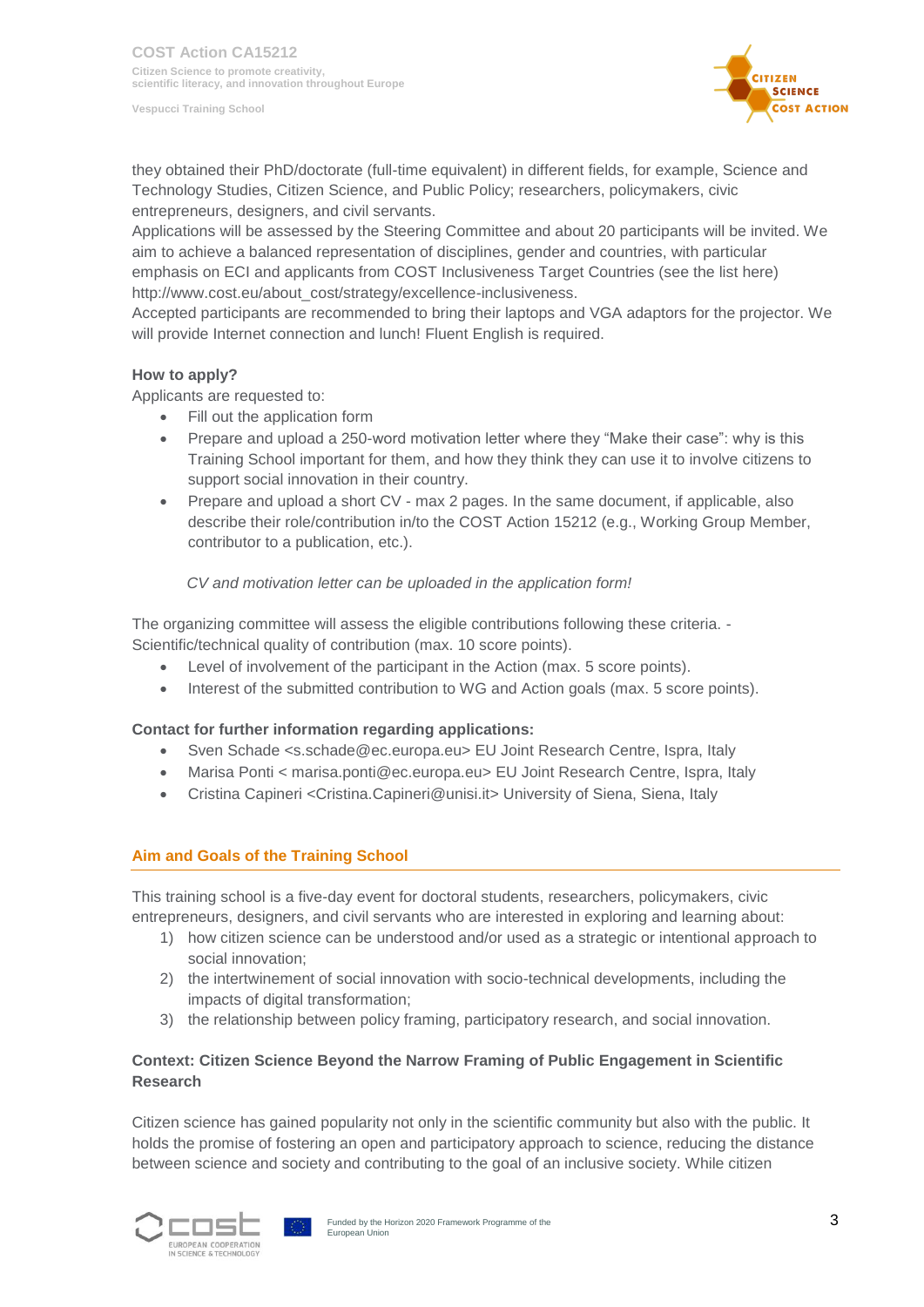

participation in citizen science projects is still often reduced to collecting or processing data, the citizen science landscape is much broader and diverse. When considering the full potential of citizen science, not only should we pay attention to answering scientific questions and generating valid data, but also to the possible pressures, drivers and effects on society and social innovation.

Drawing on Soule, Malhotra, Clavier (https://www.gsb.stanford.edu/faculty-research/centersinitiatives/csi/defining-social-innovation), we define social innovation as the practical development and implementation of new products and services which meet social needs and support social progress, and often require the active collaboration of constituents across government, business, the nonprofit world, and civic organizations. Instead of emphasizing science communication, data collection or the framing of research policy, we see a strong need to address and examine issues of social value, social progress and the foundations for systemic changes.

So, what is the relationship between citizen science and social innovation? In the context of social innovation, the idea that citizen engagement is critical to the development and implementation of new solutions is often regarded as a self-evident truth, in order to build trust in public institutions and lend greater legitimacy to public decision-making processes (Davies & Simon, 2013). However, most potential participants are citizens and not citizen scientists, and when we need to develop solutions that meet social needs, we need to develop solutions for all. The role of citizen science in supporting social innovation to tackle social challenges and lead to more effective and more legitimate solutions needs to be examined.

# **The Role of Digital Technologies in Engaging Citizens (not only Citizen Scientists) in Social Innovation**

With the widespread availability of cheap, ubiquitous and powerful tools like the internet, the worldwide web, social media and smartphone apps, new ways of carrying out both citizen science and social innovation have become possible. Often this means that barriers for citizens to engage in both science and social innovation have been lowered in terms of communication, outreach and scaling and thresholds for participation have also been lowered.

There is an enormous potential for these technologies to strengthen the role of intermediary civil organizations and communities, and thereby to re-balance the playing field in favor of a broader range of actors - even those who do not use Information and Communication Technologies (ICT) (Millard & Carpenter, 2014). ICTs can also help citizen engagement in policy framing by facilitating their involvement throughout the policy cycle, from agenda setting to service design and provision up to policy impact evaluation, creating new roles for stakeholders and enabling new power relations (Misuraca, 2017).

However, digital technology should also be put in context, as it is often not leading edge but existing off-the-shelf technologies that are used in social innovation. Thus, technology must always be seen in its close intertwinement with the actual world of people, places, and digital skills people may or may not have.

Participants in this training school will learn about the relationship between citizens and research, the opportunities and challenges of citizen science for social innovation, the role of digital technologies in engaging citizens in social innovation, and the impact of new technologies on existing projects of social innovation involving citizens. Participants will also learn about the relationship between citizen science, social innovation and policy framing, in terms of defining problems, questions and roles of stakeholders, and the role of regulation for the development and implementation of solutions. During the training school, time will be devoted to design socio-technical spaces that involve different



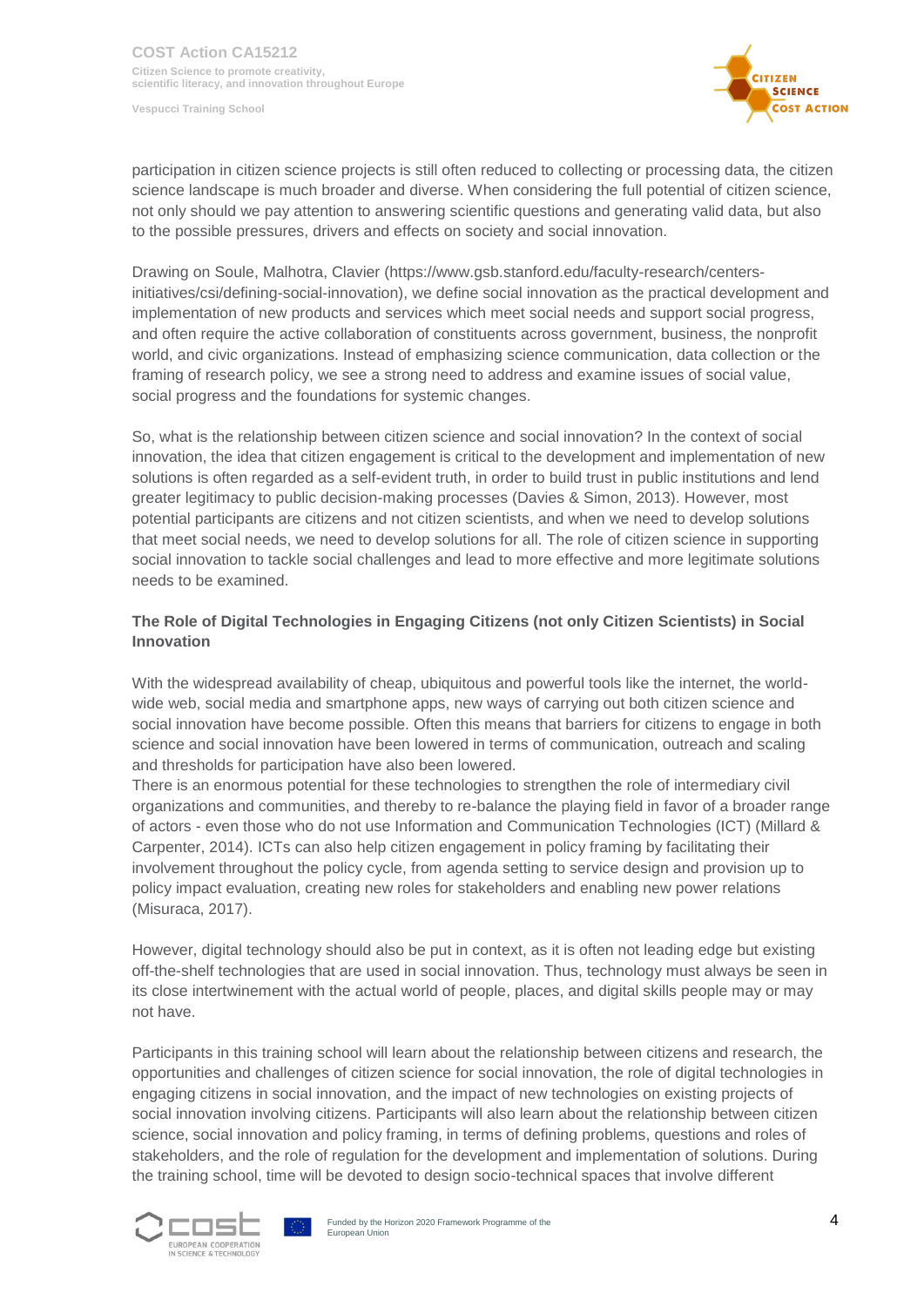**COST Action CA15212 Citizen Science to promote creativity, scientific literacy, and innovation throughout Europe**

**Vespucci Training School**



stakeholders (e.g., citizens, civil society organizations, scientists, policy makers, and industry) with the aim to enable new solutions that meet social needs. In the design of these spaces, attention will be paid to "putting citizens in the loop", enhancing public engagement in research and innovation and policy-making, and developing more inclusive and accountable governance of research and innovation.

#### **Outcome(s) of the Training School:**

Participants will learn about new forms of collaborative socio-technical development for social innovation, analyze case studies, and apply what they have learned by building a real collaborative socio-technical development for involving citizens and other stakeholders. As a result, participants will learn new skills and, more importantly, they will know new people, peers to collaborate with and/or other professionals who can help their projects.

#### **Program Overview**

**The program is built upon three main tracks. The first three days will be devoted to introduce participants to these tracks (one track per day). The last two days will be devoted to group work. A detailed schedule is in preparation and will be available at the end of November 2018.**

- 1. Overview of citizen science in research and innovation. This track will explore the following aspects:
	- a. Participation of citizens, e.g., RRI and citizen engagement in scientific research.
	- b. The relationship between citizen science and social innovation: what is social value, and how do citizens go about creating it? How do we see the role of citizens in the process of social innovation? What are suitable strategies for effective engagement of citizens in social innovation at different administrative levels? Do we need citizen science to foster social innovation?
- 2. Citizen science, social innovation, and policy-framing. This track will explore the following aspects:
	- a. The relationship between citizen science and policy: post-fact world, post-truth politics, and evidence for policy.
	- b. Mechanisms to be put in place to move further from knowledge to action.
	- c. The policy-framing cycle: differences at administrative levels, geographic scales, informality vs formality.
- 3. Digital technologies in citizen science and social innovation: opportunities and risks. This track will explore the following aspects:
	- a. The relationship between different types of digital technologies and the social innovation outcomes that can be delivered: for example, by examining the focus of the innovation, i.e. is it in digital technology itself? Is it in how this technology interacts with other activities? Is it in how social needs are being met, etc.?
	- b. The different combinations of actors, roles and relationships in different types of social innovation, as well as which actors use what types of digital technologies and in which ways.
	- c. Inclusiveness: how can we make it possible for a broader cross-section of society to participate? How can we lower the "entry level"?